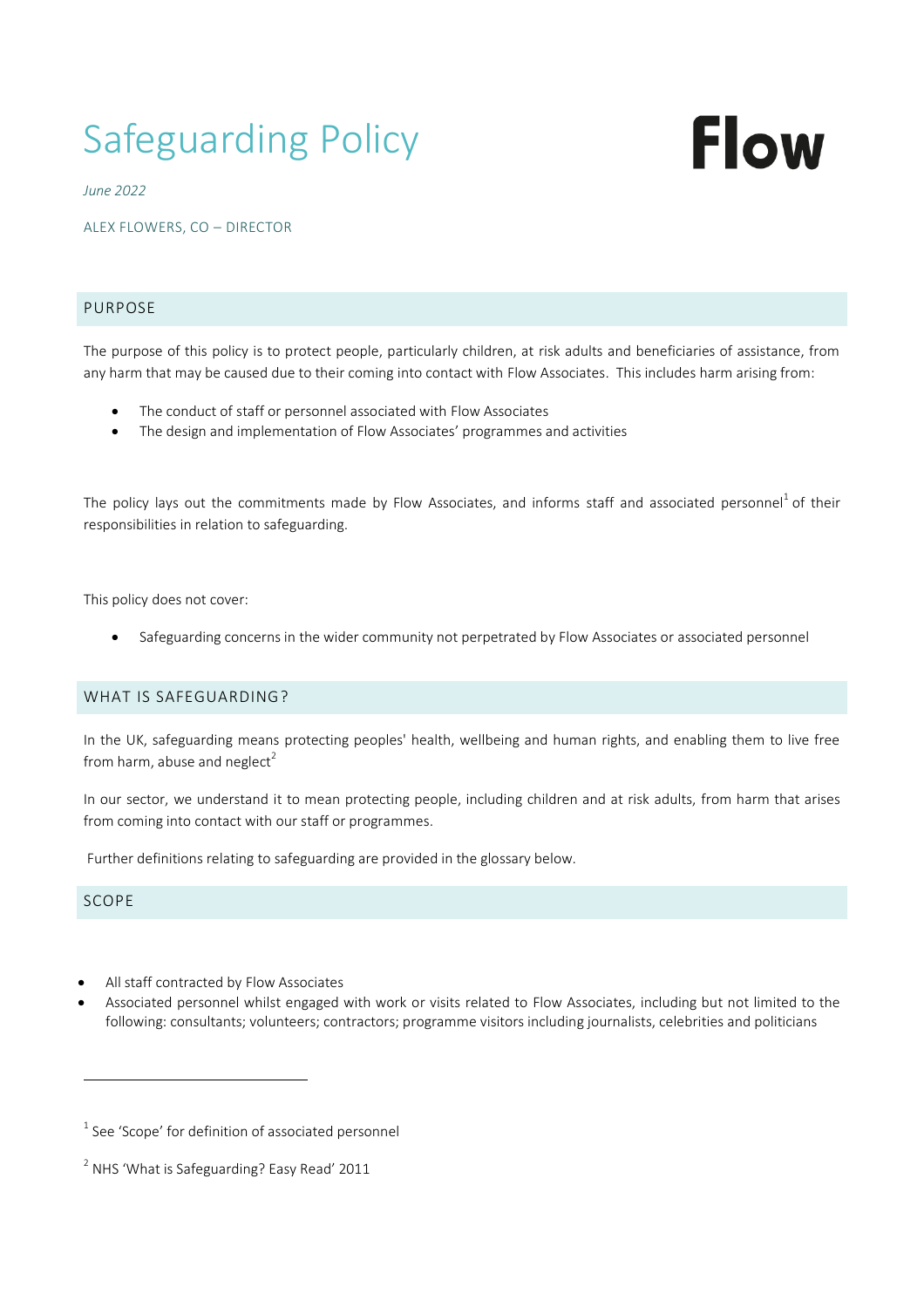# POLICY STATEMENT

Flow Associates believes that everyone we come into contact with, regardless of age, gender identity, disability, sexual orientation or ethnic origin has the right to be protected from all forms of harm, abuse, neglect and exploitation. Flow Associates will not tolerate abuse and exploitation by staff or associated personnel.

This policy will address the following areas of safeguarding [as appropriate]: child safeguarding, adult safeguarding, and protection from sexual exploitation and abuse. These key areas of safeguarding may have different policies and procedures associated with them (see Associated Policies).

Flow Associates commits to addressing safeguarding throughout its work, through the three pillars of prevention, reporting and response.

# PREVENTION

# FLOW ASSOCIATES RESPONSIBILITIES

Flow Associates will:

- Ensure all staff have access to, are familiar with, and know their responsibilities within this policy
- Design and undertake all its programmes and activities in a way that protects people from any risk of harm that may arise from their coming into contact with Flow Associates. This includes the way in which information about individuals in our programmes is gathered and communciated
- Implement stringent safeguarding procedures when recruiting, managing and deploying staff and associated personnel
- Ensure staff receive training on safeguarding at a level commensurate with their role in the organization
- Follow up on reports of safeguarding concerns promptly and according to due process

# STAFF RESPONSIBILITIES

# Child safeguarding

Flow Associates staff and associated personnel must not:

- Engage in sexual activity with anyone under the age of 18
- Sexually abuse or exploit children
- Subject a child to physical, emotional or psychological abuse, or neglect
- Engage in any commercially exploitative activities with children including child labour or trafficking

# Adult safeguarding

Flow Associates staff and associated personnel must not:

- Sexually abuse or exploit at risk adults
- Subject an at risk adult to physical, emotional or psychological abuse, or neglect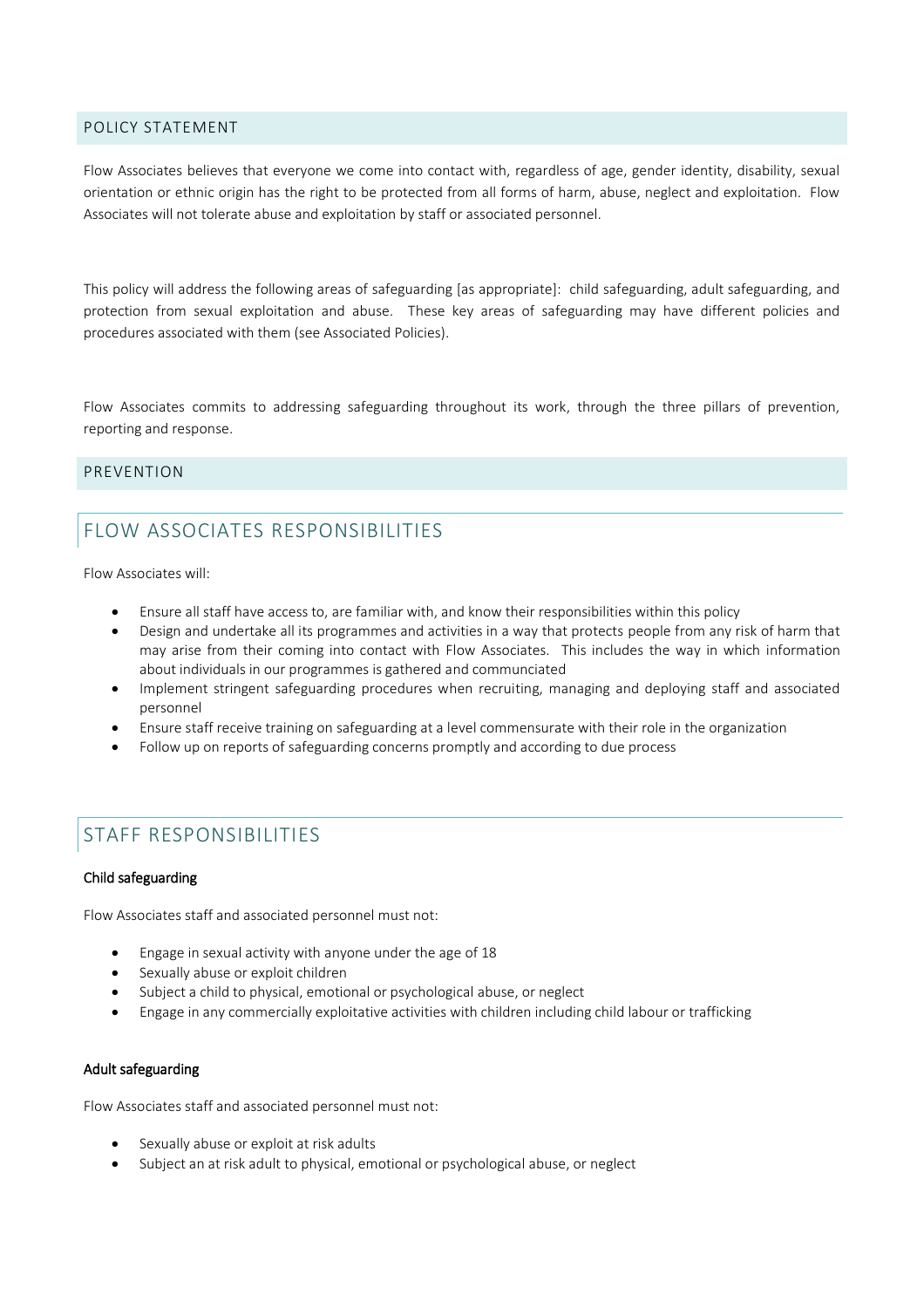#### Protection from sexual exploitation and abuse

Flow Associates staff and associated personnel must not:

- Exchange money, employment, goods or services for sexual activity. This includes any exchange of assistance that is due to beneficiaries of assistance
- Engage in any sexual relationships with beneficiaries of assistance, since they are based on inherently unequal power dynamics

Additionally, Flow Associates staff and associated personnel are obliged to:

- Contribute to creating and maintaining an environment that prevents safeguarding violations and promotes the implementation of the Safeguarding Policy
- Report any concerns or suspicions regarding safeguarding violations by an Flow Associates staff member or associated personnel to the appropriate staff member

# ENABLING REPORTS

Flow Associates will ensure that safe, appropriate, accessible means of reporting safeguarding concerns are made available to staff and the communities we work with.

Any staff reporting concerns or complaints through formal whistleblowing channels (or if they request it) will be protected by Flow Associates' Disclosure of Malpractice in the Workplace (Whistleblowing) Policy.

Flow Associates will also accept complaints from external sources such as members of the public, partners and official bodies.

# HOW TO REPORT A SAFEGUARDING CONCERN

Staff who have a complaint or concern relating to safeguarding should report it immediately to their Safeguarding Focal Point [as appropriate] or manager. If the staff member does not feel comfortable reporting to their Safeguarding Focal Point or manager (for example if they feel that the report will not be taken seriously, or if that person is implicated in the concern) they may report to any other appropriate staff member.

*Contact*

[Alex.flowers@flowassociates.com](mailto:Alex.flowers@flowassociates.com)

# RESPONSE

Flow Associates will follow up safeguarding reports and concerns according to policy and procedure, and legal and statutory obligations (see Procedures for reporting and response to safeguarding concerns in Associated Policies).

Flow Associates will apply appropriate disciplinary measures to staff found in breach of policy.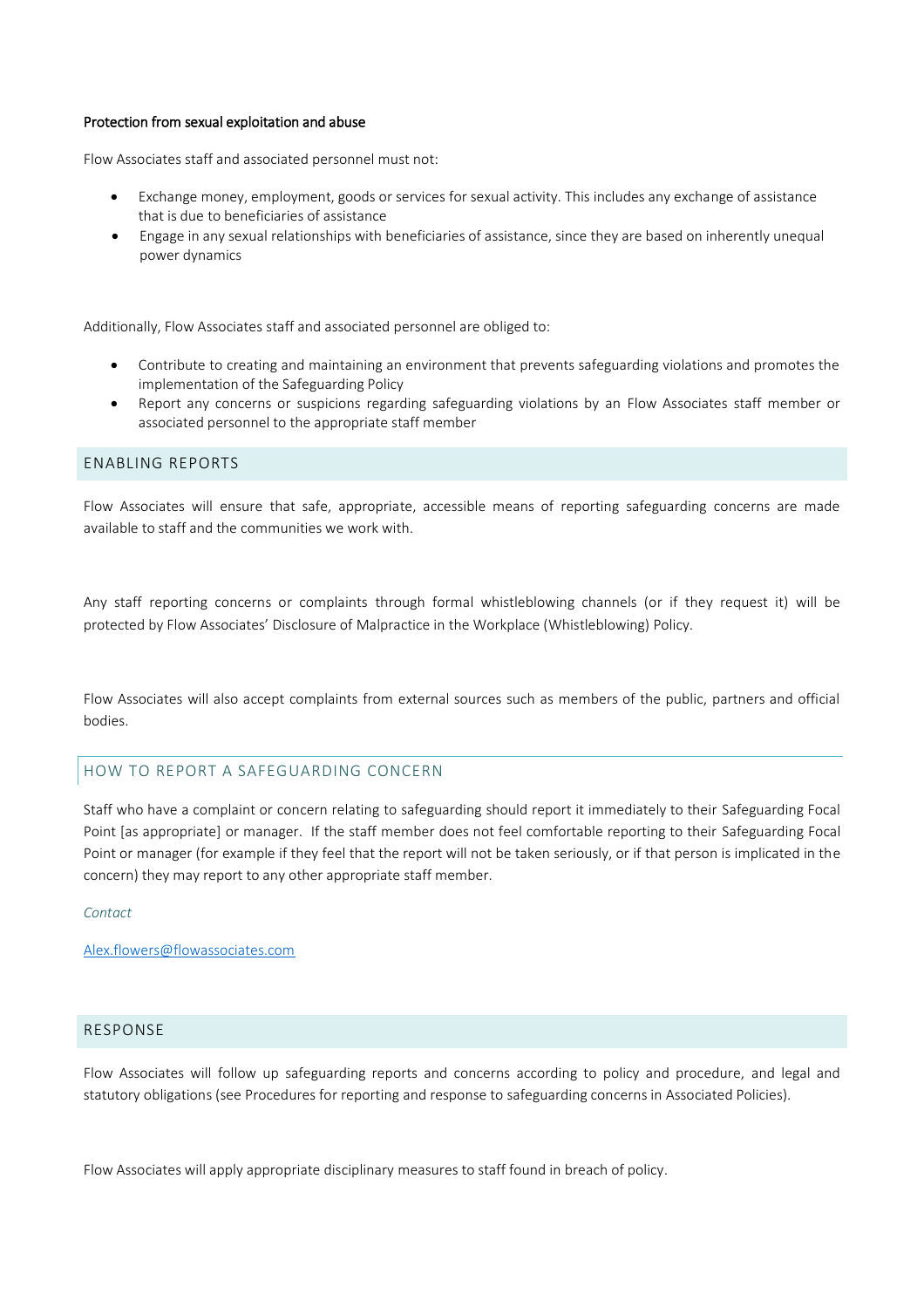Flow Associates will offer support to survivors of harm caused by staff or associated personnel, regardless of whether a formal internal response is carried out (such as an internal investigation). Decisions regarding support will be led by the survivor.

# CONFIDENTIALITY

It is essential that confidentiality in maintained at all stages of the process when dealing with safeguarding concerns. Information relating to the concern and subsequent case management should be shared on a need to know basis only, and should be kept secure at all times.

# ASSOCIATED POLICIES

Code of Conduct Anti Bullying and Harassment policy Disclosure of Malpractice in the Workplace (Whistleblower) policy Child Safeguarding policy Adult Safeguarding policy PSEA (Protection from Sexual Exploitation and Abuse by staff) policy Complaints Policy Procedures for reporting and response to safeguarding concerns Procedures for safeguarding in staff recruitment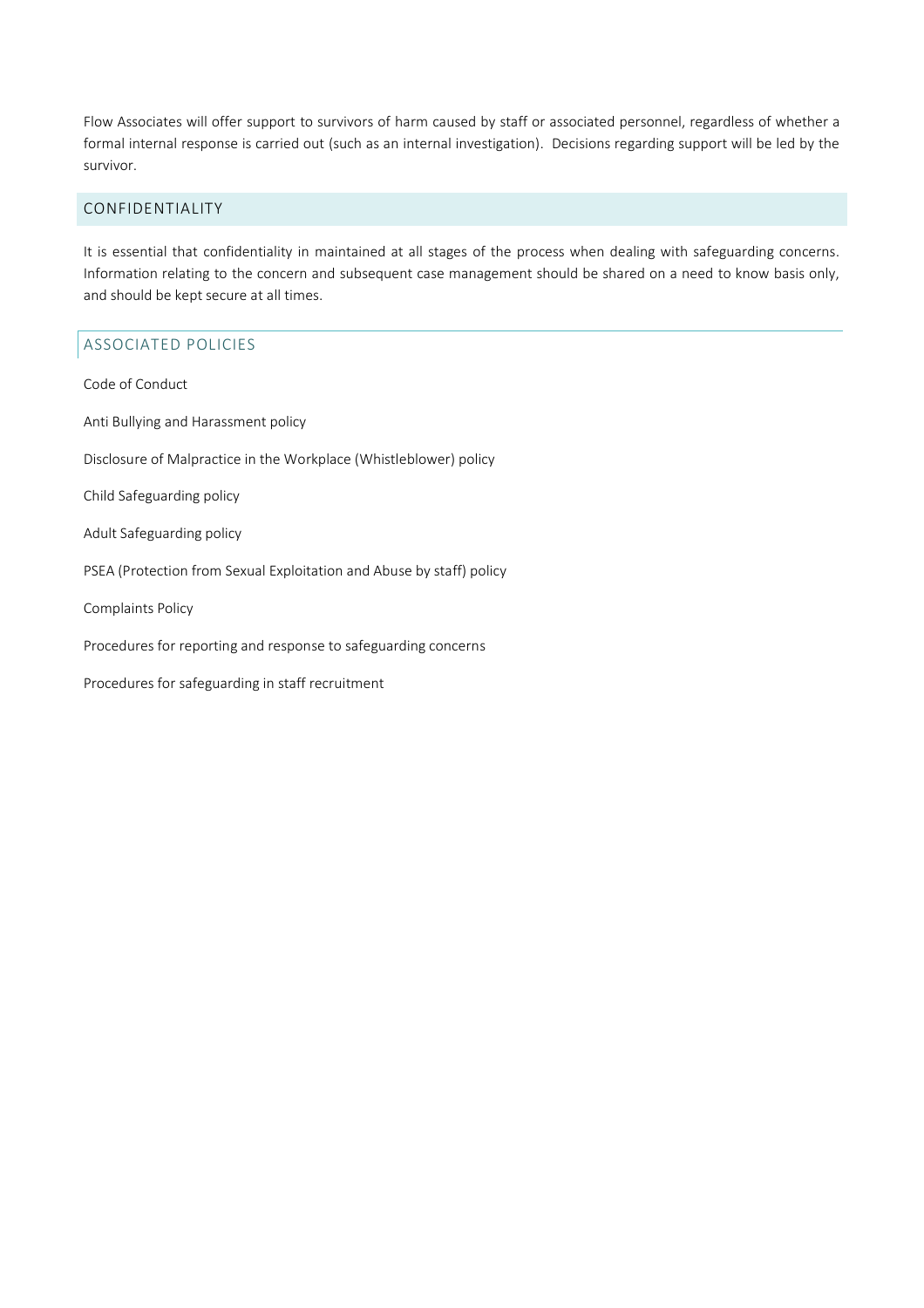# GLOSSARY OF TERMS

#### Beneficiary of Assistance

Someone who directly receives goods or services from Flow Associates' programme. Note that misuse of power can also apply to the wider community that the NGO serves, and also can include exploitation by giving the perception of being in a position of power.

# Child

A person below the age of 18

# Harm

Psychological, physical and any other infringement of an individual's rights

# Psychological harm

Emotional or psychological abuse, including (but not limited to) humiliating and degrading treatment such as bad name calling, constant criticism, belittling, persistent shaming, solitary confinement and isolation

# Protection from Sexual Exploitation and Abuse (PSEA)

The term used by the humanitarian and development community to refer to the prevention of sexual exploitation and abuse of affected populations by staff or associated personnel. The term derives from the United Nations Secretary General's Bulletin on Special Measures for Protection from Sexual Exploitation and Abuse (ST/SGB/2003/13)

# Safeguarding

 $\overline{a}$ 

In the UK, safeguarding means protecting peoples' health, wellbeing and human rights, and enabling them to live free from harm, abuse and neglect<sup>3</sup>

In our sector, we understand it to mean protecting people, including children and at risk adults, from harm that arises from coming into contact with our staff or programmes. One donor definition is as follows:

Safeguarding means taking all reasonable steps to prevent harm, particularly sexual exploitation, abuse and harassment from occurring; to protect people, especially vulnerable adults and children, from that harm; and to respond appropriately when harm does occur.

This definition draws from our values and principles and shapes our culture. It pays specific attention to preventing and responding to harm from any potential, actual or attempted abuse of power, trust, or vulnerability, especially for sexual purposes.

Safeguarding applies consistently and without exception across our programmes, partners and staff. It requires proactively identifying, preventing and guarding against all risks of harm, exploitation and abuse and having mature, accountable and transparent systems for response, reporting and learning when risks materialise. Those systems must be survivor-centred and also protect those accused until proven guilty.

Safeguarding puts beneficiaries and affected persons at the centre of all we do.

<sup>&</sup>lt;sup>3</sup> NHS 'What is Safeguarding? Easy Read' 2011